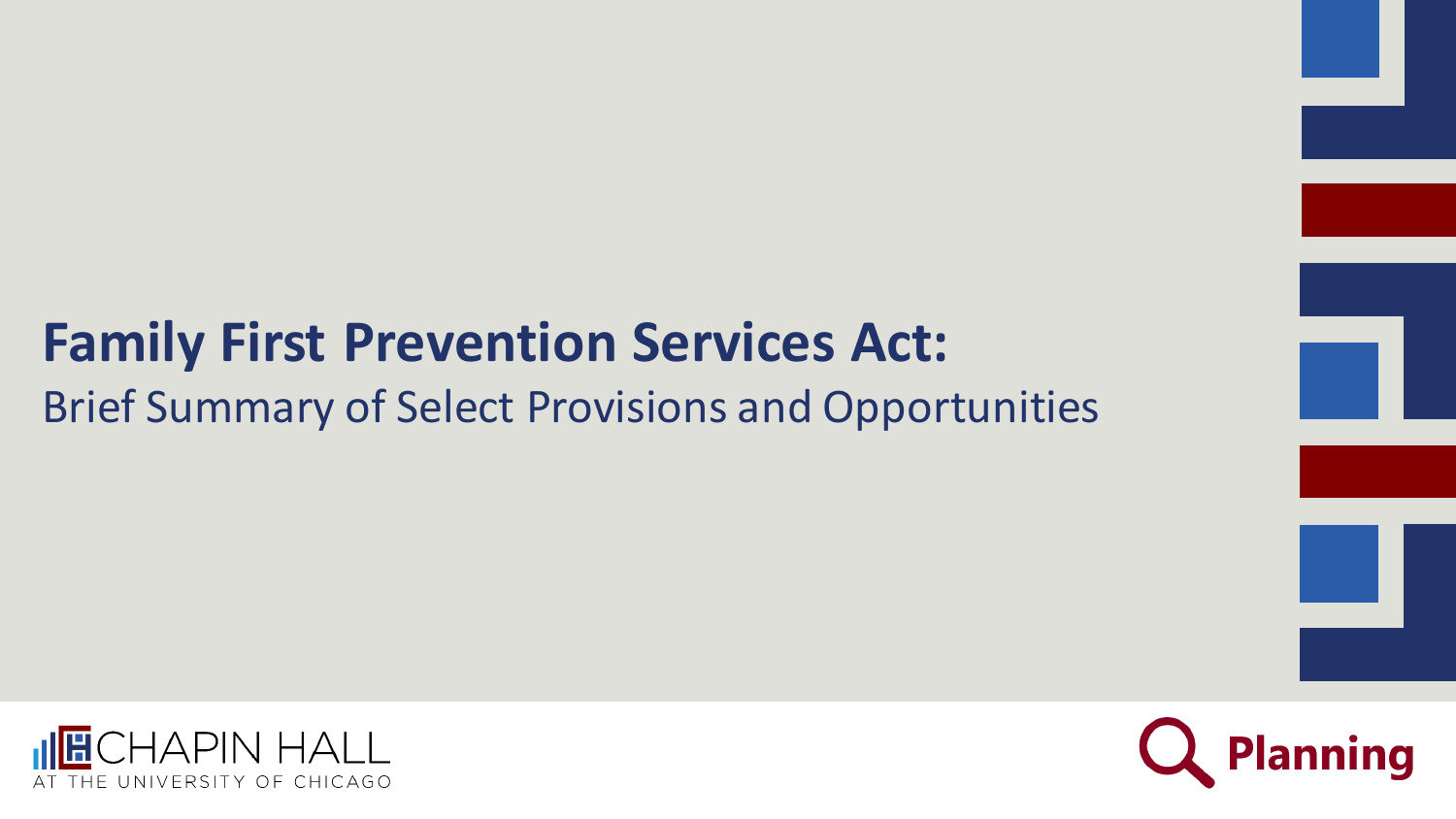# Family First Prevention Services Act: A Real Transformational Opportunity



- Landmark legislation: Most significant child welfare law in 20 years
- Dramatically alters the federal financing structure for child welfare programming
- Provides the legislative foundation for states to substantially transform their child welfare systems to:
	- Reorient their child welfare systems around prevention and **FAMILY**
	- Increase quality family-based placements for children and youth who enter foster care
	- Right size congregate care to create effective continuum to meet needs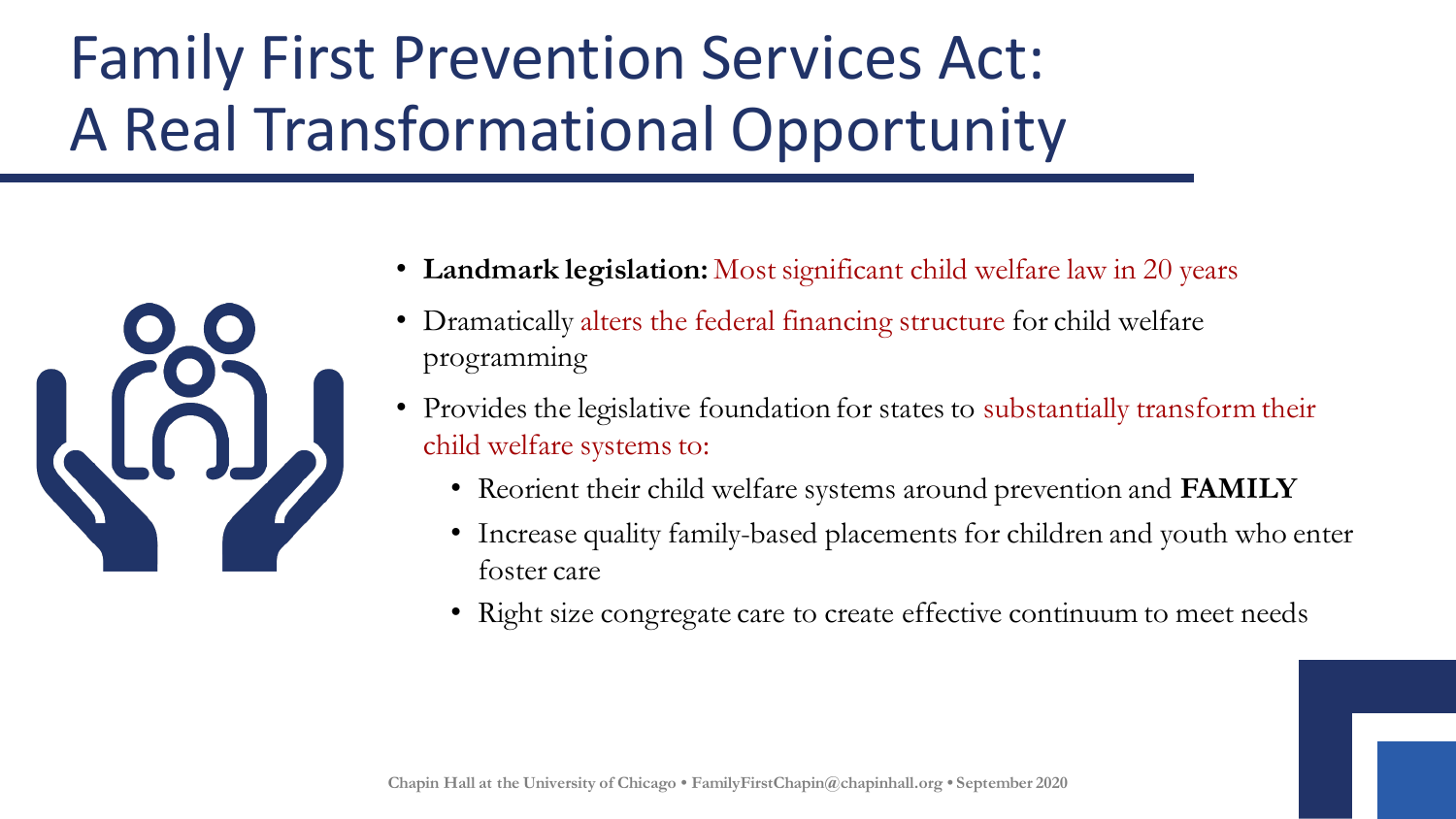#### Leveraging Family First to Promote Child Welfare System Transformation

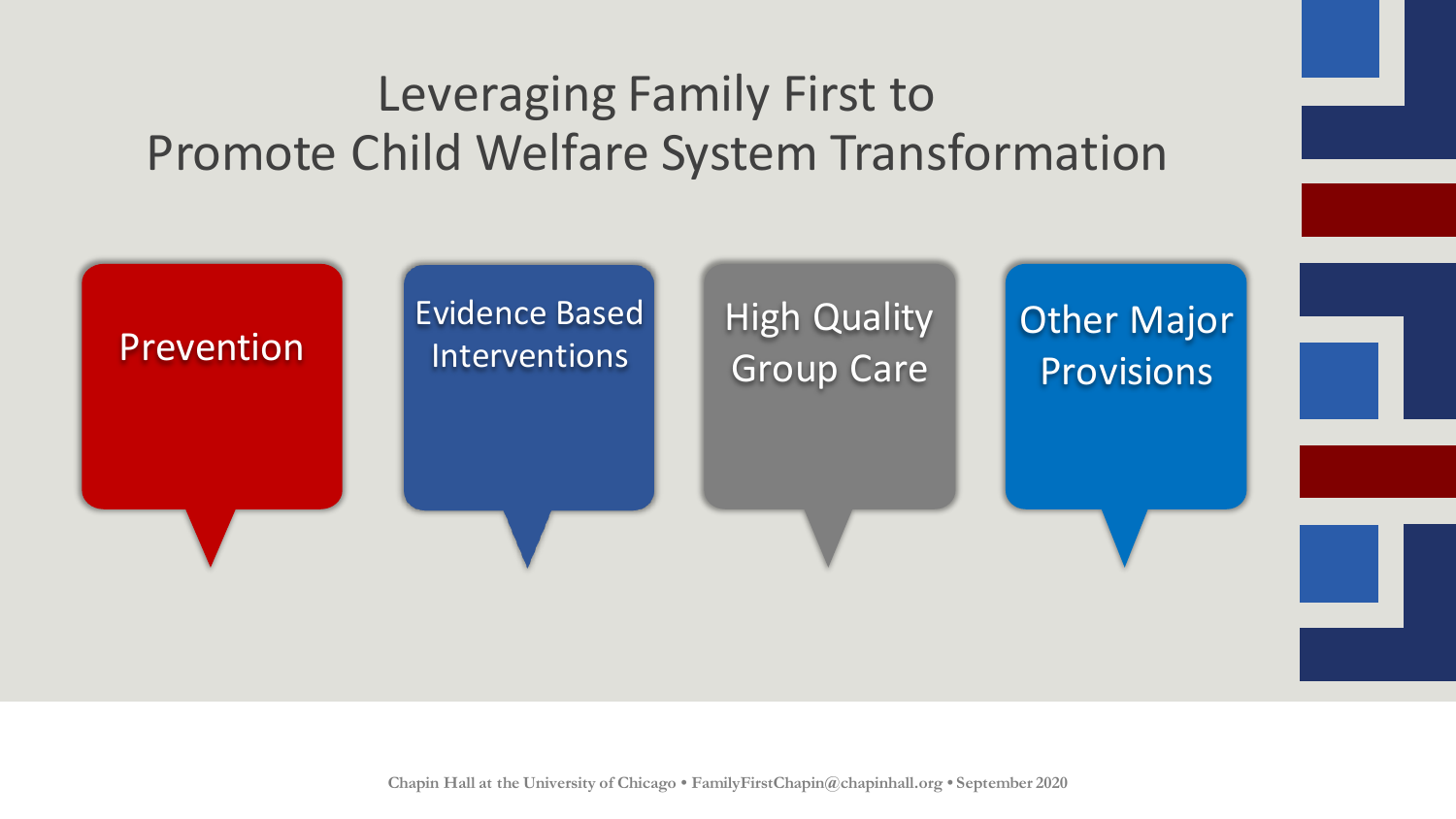### Family First Provisions to Stabilize Families

Prevention

#### • Beginning Oct 1, 2019, states will have the option to use title IV-E federal funds for evidence-based preventive services/programs (EBPs) for children and youth determined to be *at imminent risk of foster care*, as well as for *pregnant and parenting youth in foster care*.

• Prevention services are for children/parents/kin caregivers regardless of income, and defined as:

oSkill based parenting programs – individual and family counseling, parenting skills and parent education oSubstance abuse treatment and prevention oMental health treatment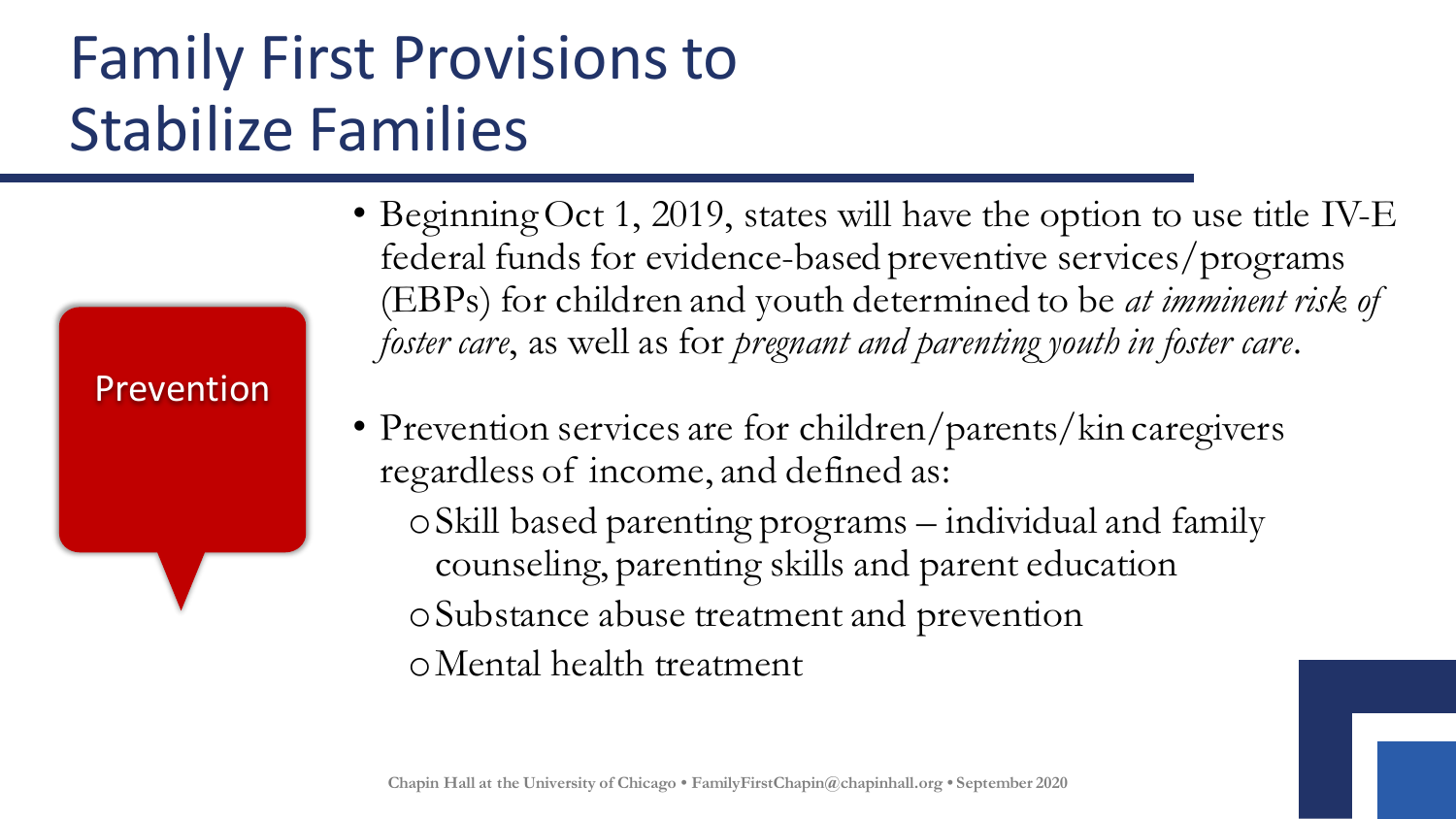## Family First Provisions to Stabilize Families

Prevention

- To elect the option, states must seek approval from the federal government of a statewide **five-year Prevention Plan** that prompts careful consideration of:
	- selected EBPs
	- target populations
	- intended outcomes
	- eligibility for services
	- workforce development and prevention caseloads
	- mechanism for assessing risk/safety of children served
- trauma-informed approach to prevention
- coordination and collaboration with partners to support a full continuum of care
- evaluation and continuous quality improvement for prevention programs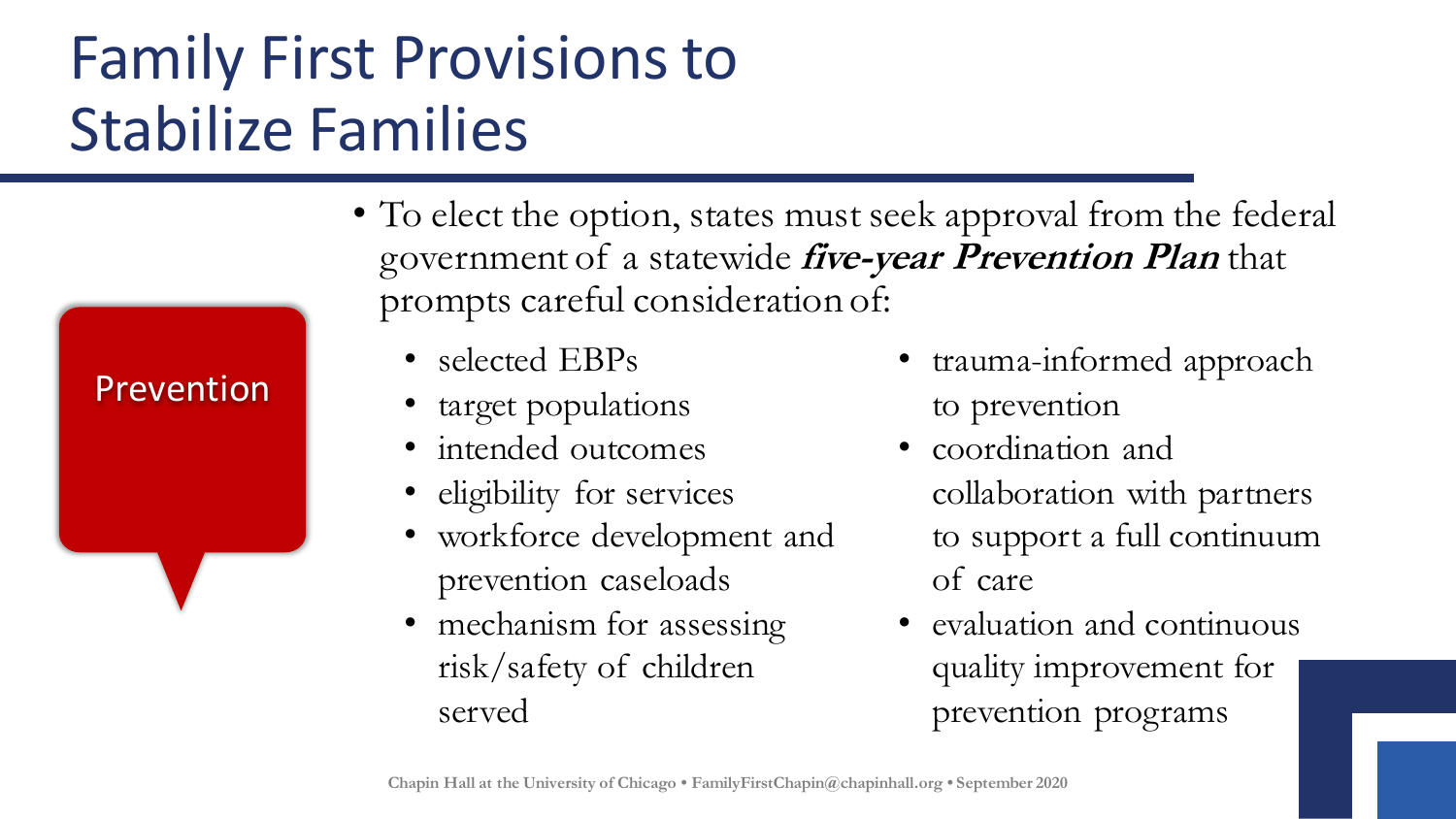#### Family First Provisions to Stabilize Families

Prevention

• **Eliminates Income Test for Prevention Services:** No child or family test for income.

- Preventive services can be federally funded for up to **12 months** at a time; additional 12-month periods are allowable with redeterminations of candidacy/need.
- A child-specific **prevention plan** is required for each child at imminent risk of foster care; the case plan is updated to include prevention services for pregnant/parenting teens
- **Federal Reimbursement** 50% for services, training, and administrative costs
- **Maintenance of Effort** provision to ensure that title IV-E spending does not replace historical spending on prevention EBPs.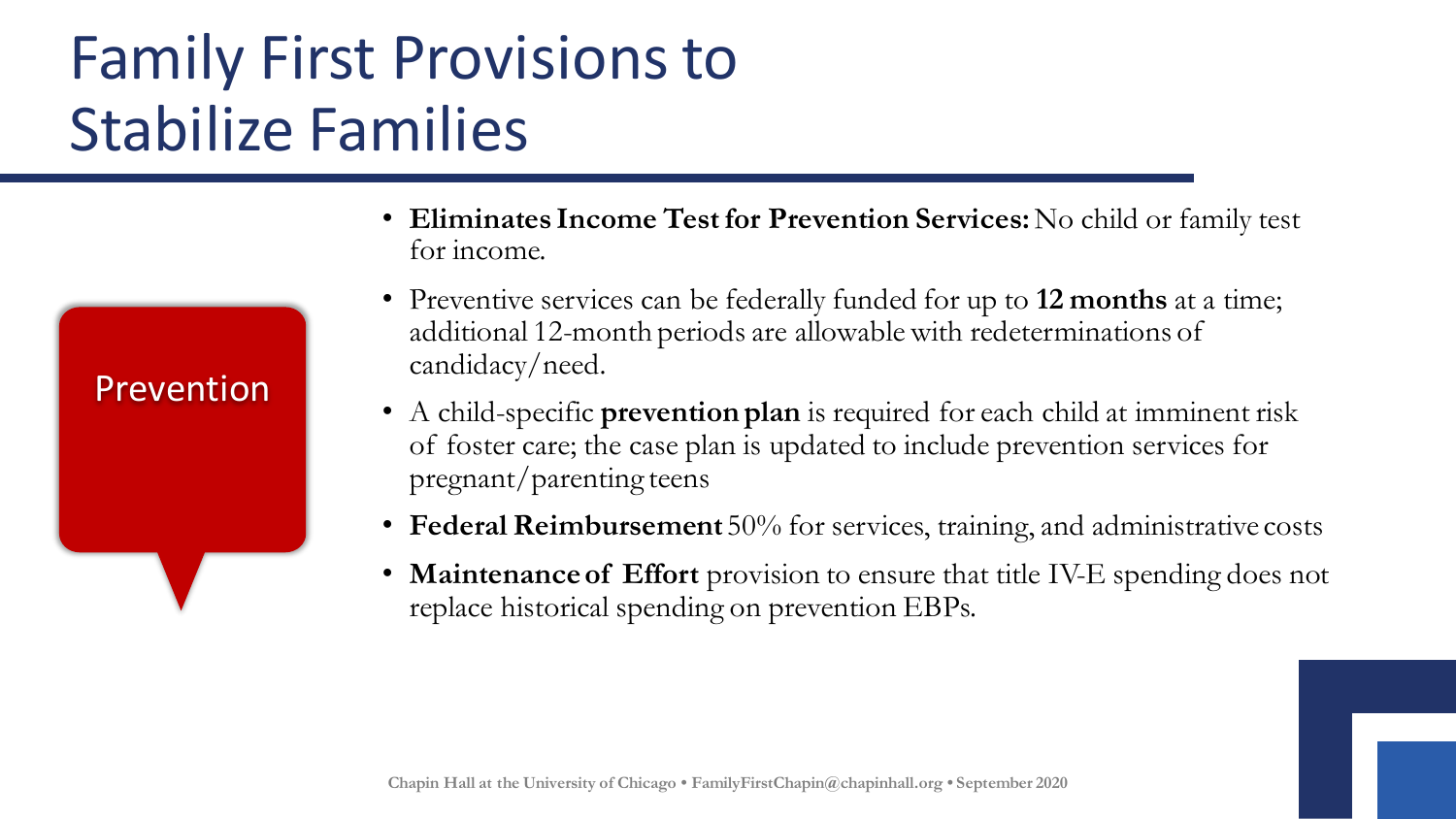## Family First Provisions to Focus on Evidence

| Evidence                             | • HHS will conduct a systematic review of services & publish their level of<br>evidence via an Evidence-Based Clearinghouse in four program/service areas. |                            |                  |                       |  |
|--------------------------------------|------------------------------------------------------------------------------------------------------------------------------------------------------------|----------------------------|------------------|-----------------------|--|
| <b>Based</b><br><b>Interventions</b> | Parenting<br>Skills                                                                                                                                        | Substance-<br>Use Disorder | Mental<br>Health | Kinship<br>Navigation |  |
|                                      |                                                                                                                                                            |                            |                  |                       |  |

• HHS will allow transitional funding for programs states demonstrate by Oct 1, 2021, have been through an independent systematic review which confirms the evidence meet federal standards, until the program can be rated by the Clearinghouse.

**Chapin Hall at the University of Chicago • FamilyFirstChapin@chapinhall.org • September 2020**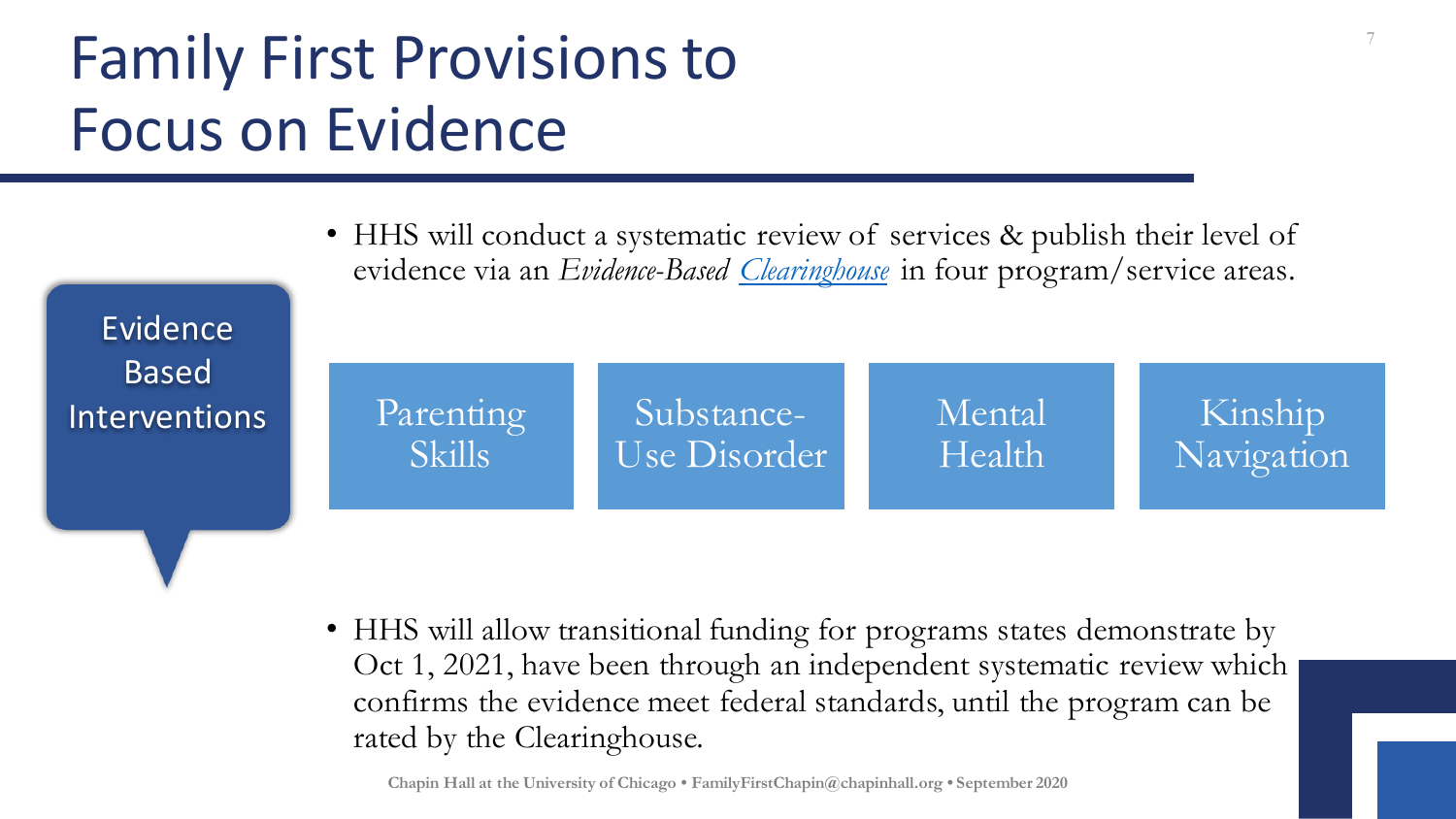## Family First Provisions to Focus on Evidence

Evidence

Based

• The Clearinghouse rates the evidence of programs as either *promising, supported, wellsupported* or *does not meet criteria* based on their measurable positive outcomes. A program might not able to be rated depending on the study design, execution or available program documentation.



• The evidence rating of the programs also dictates whether a jurisdiction must conduct an evaluation or may request a waiver of that requirement.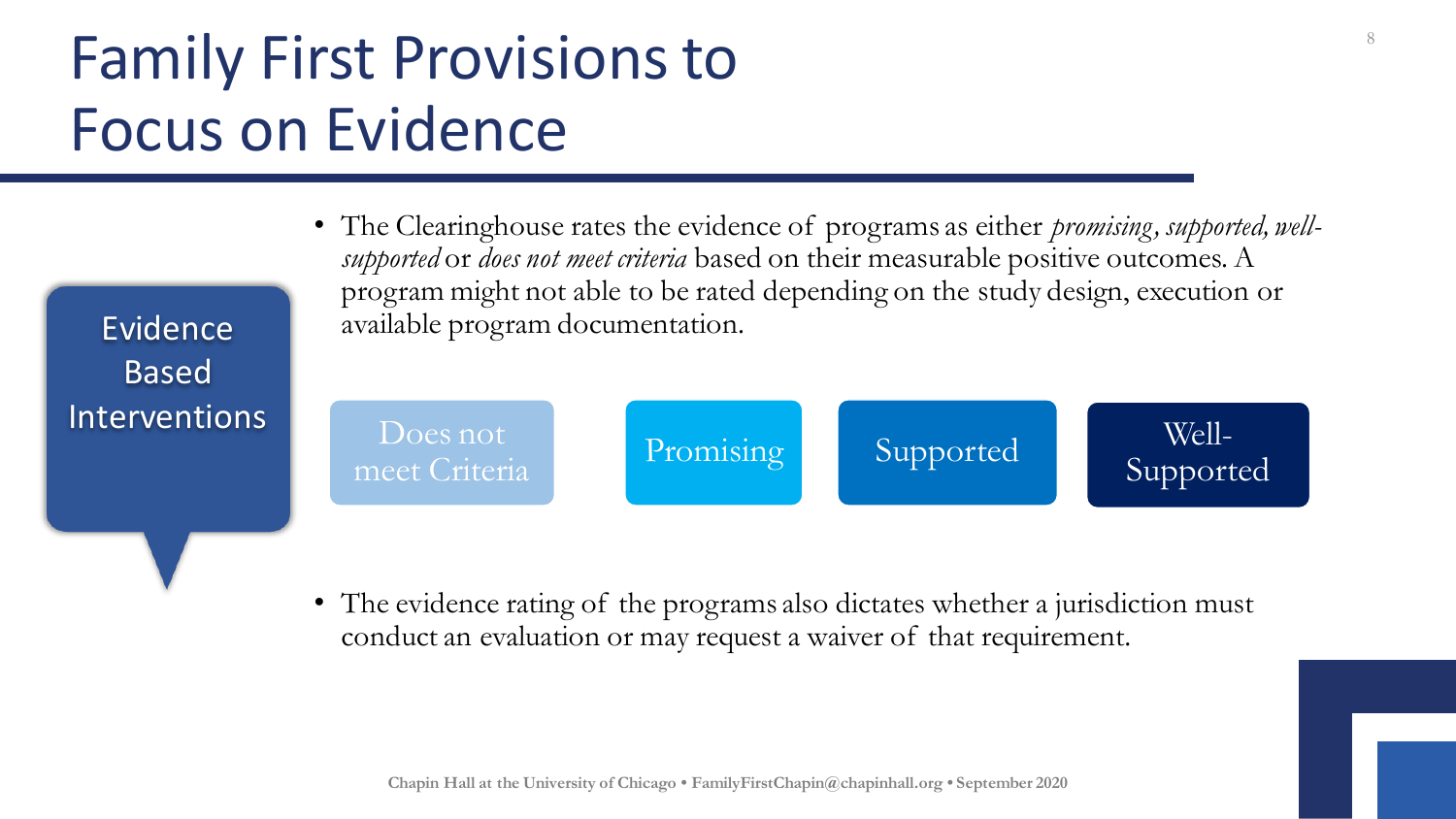## Family First provisions to support rightsizing group care

High **Quality** Group Care

- Restricts federal financial support for children in child care institutions to:
	- ✓Facilities that meet the *Qualified Residential Treatment Program*  (QRTP) criteria (e.g., accredited, trauma informed, engages family and provides after care, accessible clinical staff ) for any child's stay beyond 2 weeks.
	- ✓Children who have an assessment completed within 30 days of placement that indicates their clinical needs are best met in that setting.
- Additional safeguards for children placed in QRTPs include specific case planning requirements, review and hearing requirements, and court approval of placements.

**Chapin Hall at the University of Chicago • FamilyFirstChapin@chapinhall.org • September 2020**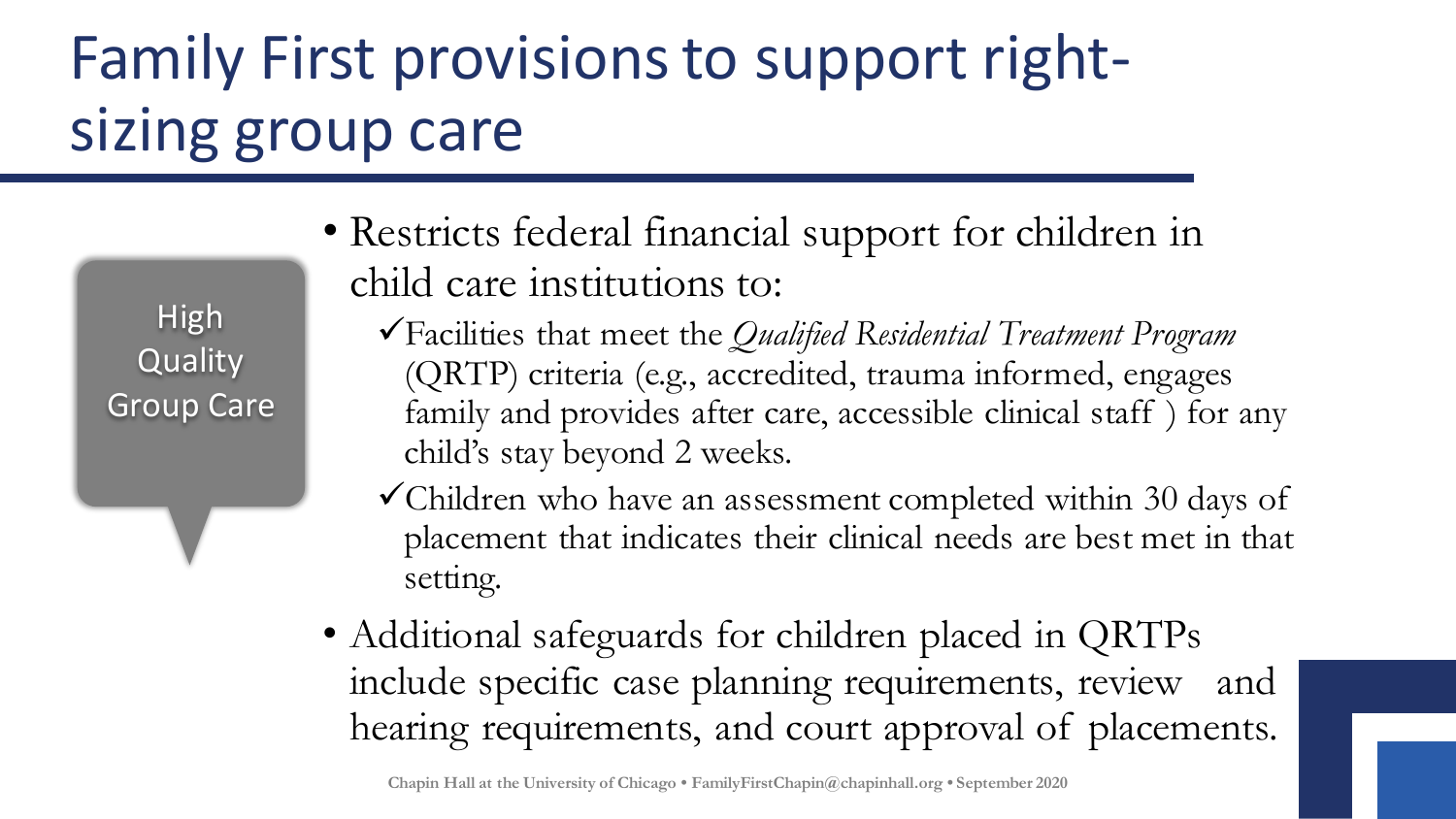#### Other Family First provisions to support children in families

**Other** Family Support **Provisions** 

- Federal investment in kinship navigation services
- Title IV-E funds can support an eligible child in foster care placed with their parent in a licensed residential family-based treatment facility
- Title IV-B funds can be used to provide reunification services while children and youth are in care, and up to 15 months post-reunification.
- Authorizes grants to states to recruit and retain high quality foster parents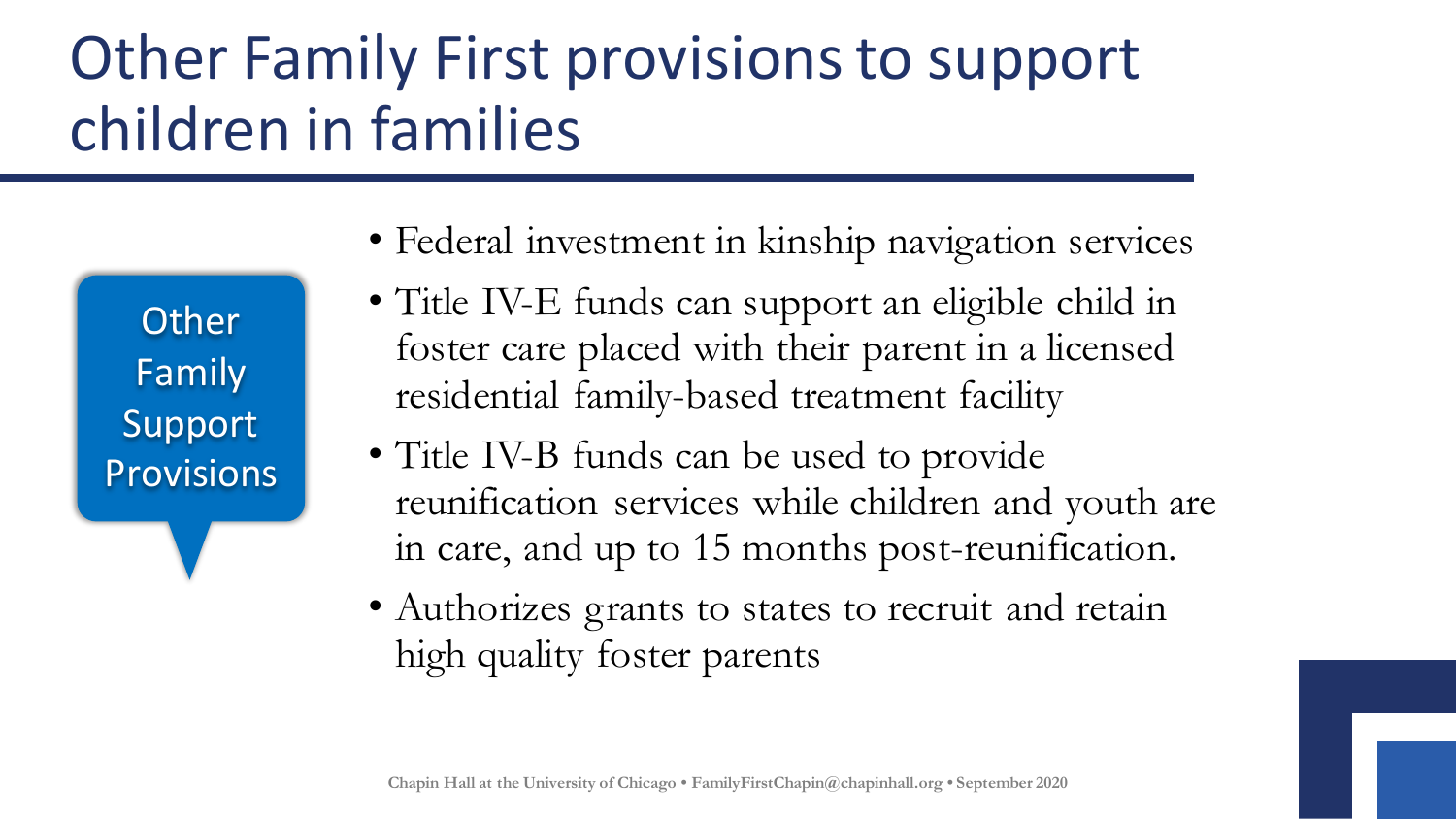## Transformative Opportunities that could be leveraged in Family First



- Transforming the child welfare focus from foster care to prevention, increased family stability, and well-being
- **Engaging** the community in reimagining the role of the child welfare system
- Applying a trauma-responsive lens to the continuum of prevention and out of home services
- ✓ **Partnering** across systems (mental health, substance use, juvenile justice, early childhood, health, etc.) to align prevention efforts
- ✓ **Expanding** the evidence base in child welfare and spreading innovative practices
- ✓ **Reinventing**the business model of residential care providers to best serve families
- Aligning processes for deploying clinical and functional assessments